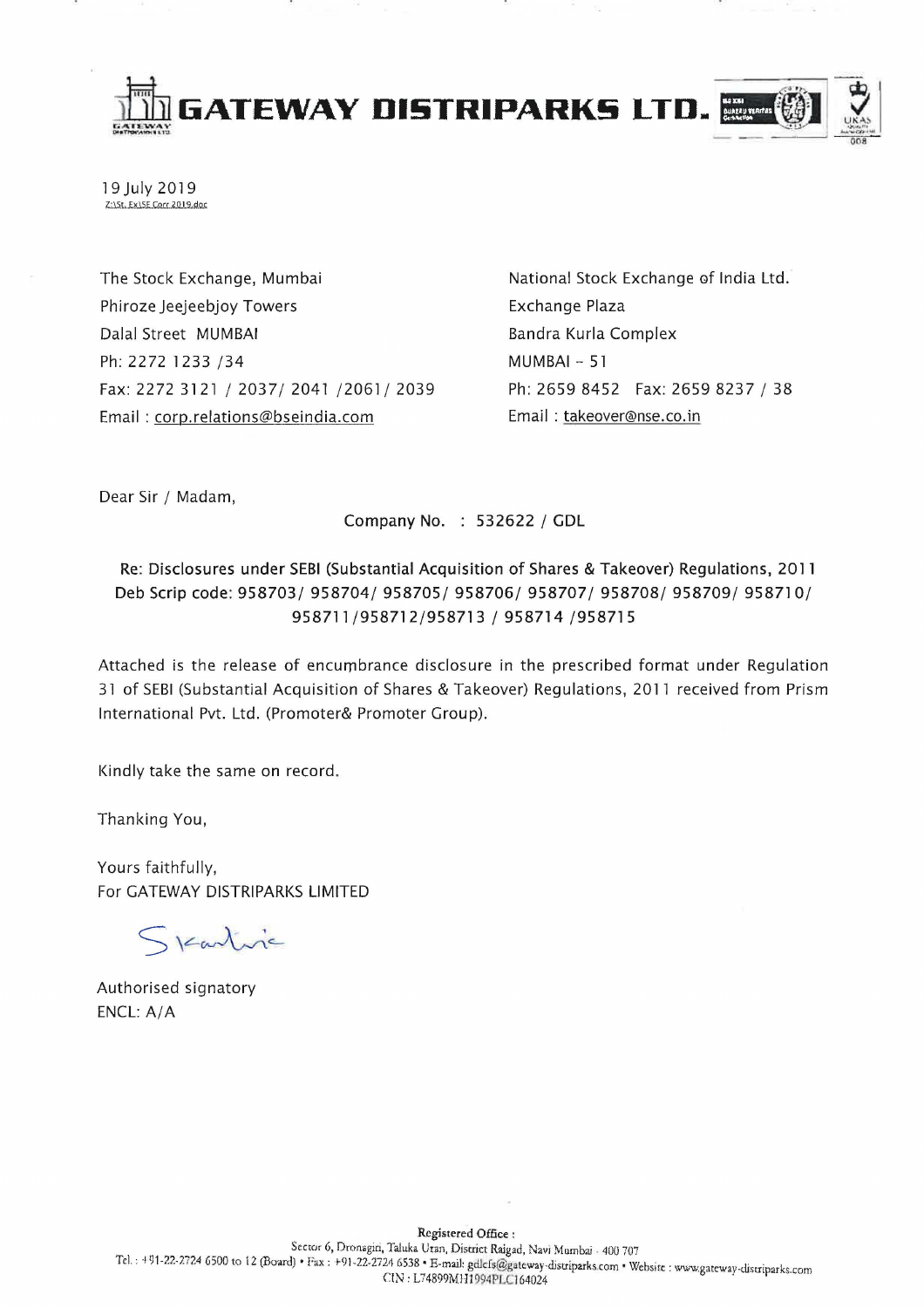## **PRISM INTERNATIONAL PRIVATE LIMITED**



July 19, 2019

The Stock Exchange, Mumbai Phiroze Jeejeebjoy Towers Dalal Street MUMBAI Ph: 22727 1233 /34 Fax: 2272 3121 / 2037/ 2041 /2061/ 2039 **Emai l : coro.relations@bseindia.com** 

National Stock Exchange of India Ltd. Exchange Plaza Bandra Kurla Complex MUMBAI - 51 Ph: 2659 8452 Fax: 2659 8237 / 38 Email: takeover@nse.co.in

The Compliance Officer Gateway Distriparks Limited Sector 6, Dronangiri Taluka Uran, Navi Mumbai - 400 707 Ph: 27246500 Fax: 27246538 **Emai l: kurnar@gateway-dlstrlparks.com** 

Dear Sir / Madam,

Company No. : 532622 / GDL

Re: Disclosures under SEBI (Substantial Acquisition of Shares and Takeovers) Regulations, 2011

Attached is the disclosure for the release of encumbrance, in the prescribed format, under Regulation 31 (2) & 31 (3) of SEBI (Substantial Acquisition of Shares and Takeovers) Regulations, 20 11.

Kindly take the same on record.

Thanking You,

Yours faithfully, For PRISM INTERNATIONAL PRIVATE LIMITED

For Prism International Private Limited

 $\lt$ 

ate Limited<br>
Sand<br>
Director (1810  $\cdot$  j New Del Ÿ.

DIRECTOR ENCL: A/A